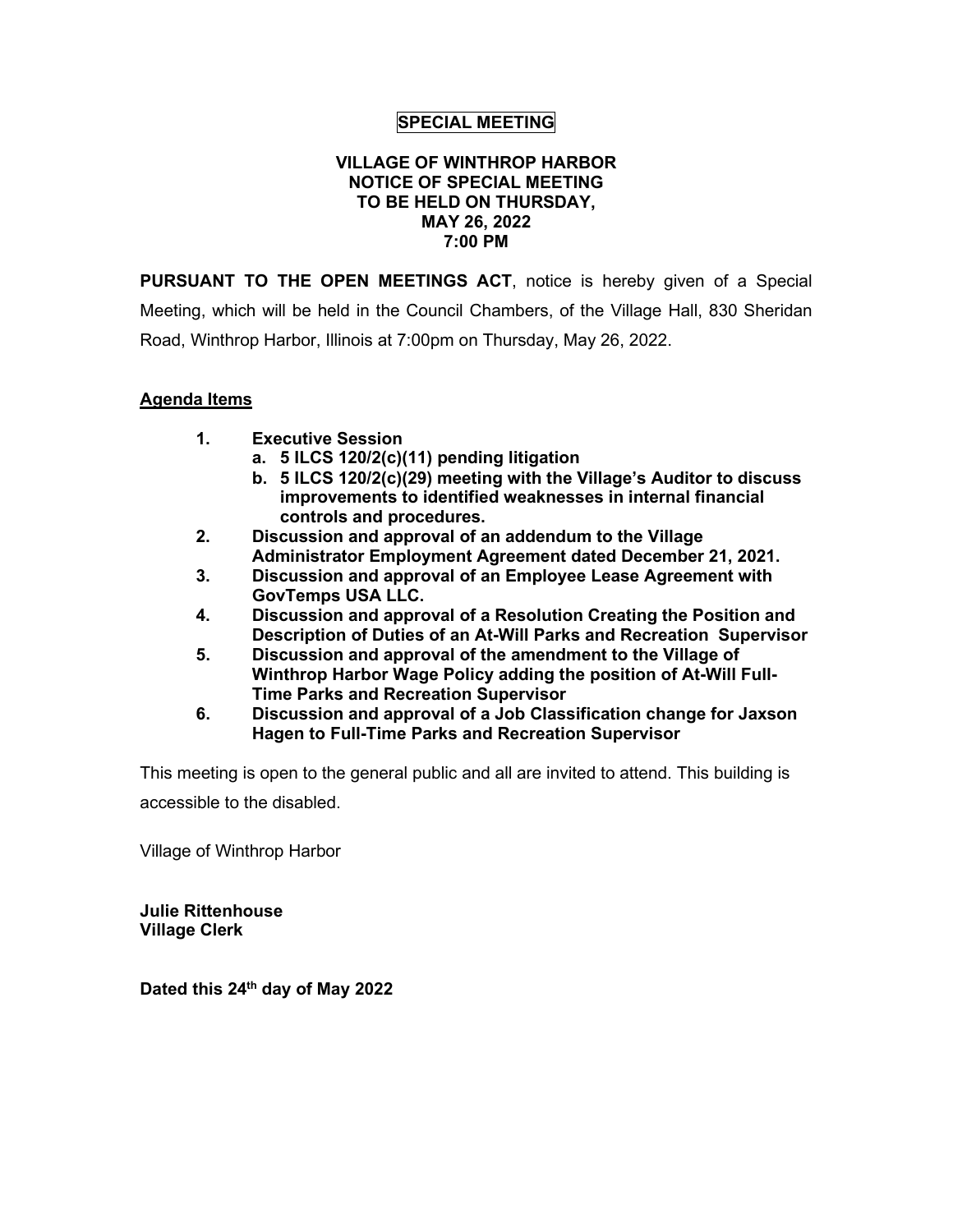# **ADDENDUM TO VILLAGE ADMINISTRATOR EMPLOYMENT AGREEMENT**

THIS ADDENDUM TO EMPLOYMENT AGREEMENT is made and entered into on May 26, 2022 by and between the Village of Winthrop Harbor, an Illinois municipal corporation, and David Alarcon ("**Employee**").

This Agreement amends and modifies as follows that certain Employment Agreement dated December 21, 2021 made and entered into by the parties hereto.

1. Section XVI "Attorney Representation" will be added with the following language:

## **XVI. ATTORNEY REPRESENTATION**

As additional consideration for the terms of this agreement, Employer agrees to provide to Employee counsel of his own choosing for any matters pending or hereinafter initiated by Employee and the Village of Winthrop Harbor and any and all actions and appeals as a result of those proceedings.

The Village agrees to pay the reasonable professional fees and charges of the attorney(s) chosen by the employee under the provision of this contract.

To facilitate the Board of Trustees' decision-making process, the Employee shall provide, in written form, at least but not limited to, the following written documentation in support of his request for counsel other than the attorney regularly under contract to the village:

a. A brief synopsis of the actions pending or to be hereinafter initiated.

b. A written proposal detailing hourly charges for consultation, preparation, and hearing times along with any additional charges attributable to the action.

c. A brief description of the areas of expertise of the proposed counsel as related to the action being undertaken.

d. Such documentation shall be submitted no later than 48 hours preceding a meeting of the Village Board. The Employer shall waive this requirement in the event of an obvious emergency situation.

e. The Employer hereby agrees to indemnify and defend any claim brought against the Employee arising out of the performance of any duties for the Employer by the Employee. The Employer must obtain liability insurance for which it has verified that the Employee is an insured under the terms of the policy. The Village agrees to maintain said policies, purchase similar policies, or enter into an intergovernmental agreement providing for similar coverage under said policies. This provision shall survive the termination of this contract. Employee agrees to fully cooperate with Employer in the event of such claim. The Employee will be compensated at the Employee's last rate of pay for any and all legal matters beyond the termination of this contract.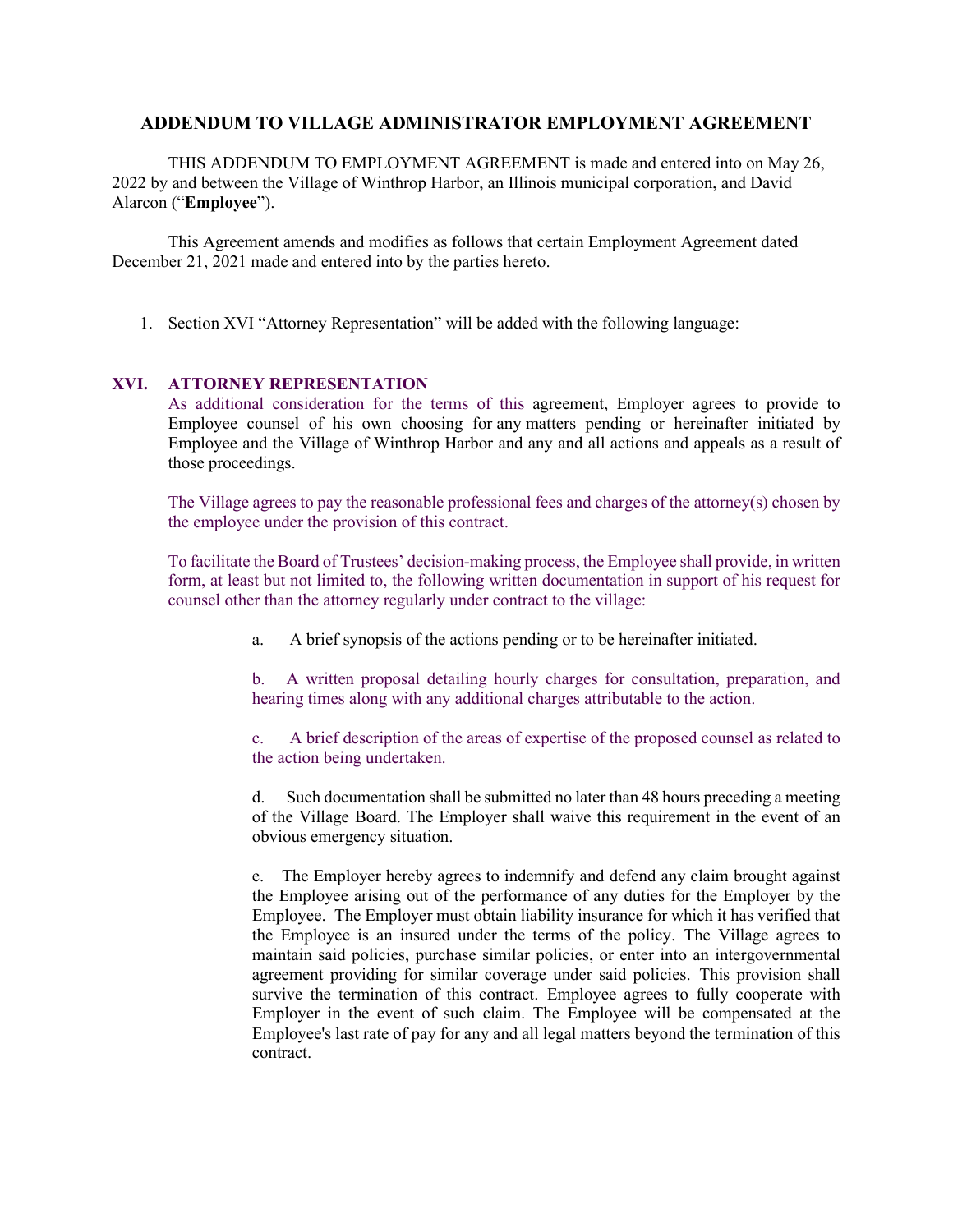Agreed to this 26<sup>th</sup> day of May, 2022

 $\_$  , and the contribution of the contribution of  $\mathcal{L}_\mathcal{A}$  , and the contribution of  $\mathcal{L}_\mathcal{A}$ David Alarcon Village of Winthrop Harbor (Employee) By: Mayor Dr. Michael Bruno

WITNESS:

Julie Rittenhouse, Village Clerk

\_\_\_\_\_\_\_\_\_\_\_\_\_\_\_\_\_\_\_\_\_\_\_\_\_\_\_\_\_\_\_\_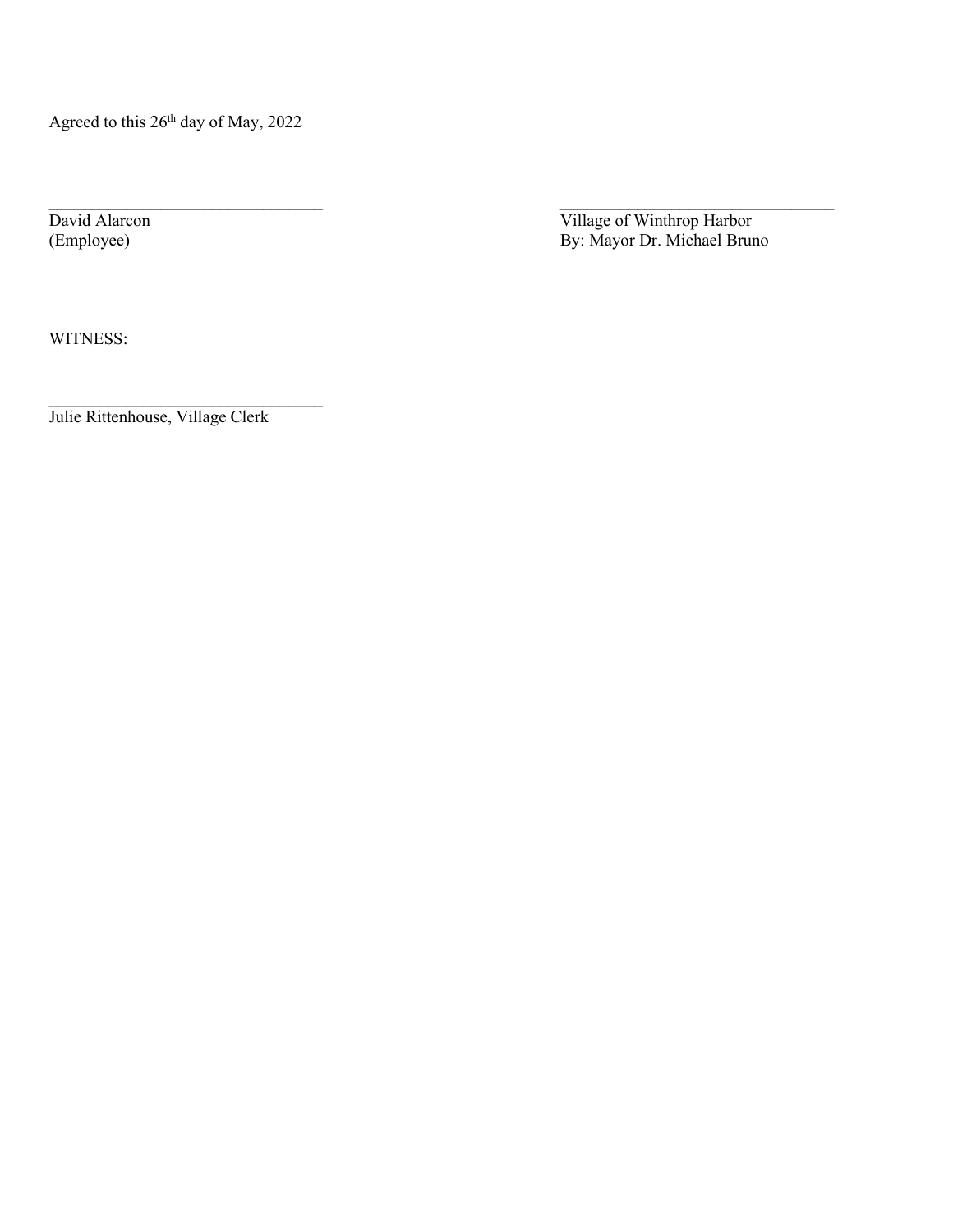#### **EMPLOYEE LEASING AGREEMENT**

**THIS EMPLOYEE LEASING AGREEMENT** (this "Agreement") is made by **GOVTEMPSUSA, LLC**, an Illinois limited liability company ("GovTemps"), and **VILLAGE OF WINTHROP HARBOR, ILLINOIS** (the "Client"). GovTemps and the Client can be individually identified as a ("Party") and collectively as the ("Parties"). GovTemps and the Client agree as follows:

# **SECTION 1 SCOPE OF AGREEMENT**

**Section 1.01. Assigned Employee**. The Client will lease certain employees of GovTemps, and GovTemps will lease to the Client, the personnel identified in attached Exhibit **A**, (the "Assigned Employee"). **Exhibit A** identifies the temporary position and/or assignment (the "Assignment") the Assigned Employee will fill at the Client, and it further identifies the base compensation for each Assigned Employee, as of the effective date of this Agreement. **Exhibit A** may be amended from time to time by a replacement **Exhibit A** signed by both GovTemps and the Client. GovTemps, as the common law employer of Assigned Employee, has the sole authority to assign and/or remove the Assigned Employee, provided however, that the Client may request, in writing, that GovTemps remove or reassign the Assigned Employee. Any such request will not be unreasonably withheld by GovTemps. The Parties understand and acknowledge that the Assigned Employee is subject to the Client's day-to-day supervision.

**Section 1.02. Independent Contractor.** GovTemps is and remains an independent contractor, and not an employee, agent, partner of, or joint venturer with, the Client. GovTemps has no authority to bind the Client to any commitment, contract, agreement or other obligation without the Client's express written consent.

# **SECTION 2 SERVICES AND OBLIGATIONS OF GOVTEMPS AND CLIENT**

**Section 2.01. Payment of Wages.** GovTemps will timely pay the wages and related payroll taxes of the Assigned Employee from GovTemp's own account in accordance with federal and Illinois law and GovTemps' standard payroll practices. GovTemps will withhold from such wages all applicable taxes and other deductions elected by the Assigned Employee. The Client acknowledges that GovTemps may engage a financial entity to maintain its financing and record keeping services, which may include the payment of wages and related payroll taxes in accordance with this Section 2.01. The Client agrees to cooperate with any such financial entity to ensure timely payment of wages, related payroll taxes, and any applicable fees pursuant to this Section 2.01. As to Assigned Employees, GovTemps will comply with the Immigration Reform and Control Act of 1986, Title VII of the Civil Rights Act of 1964, as amended, (Title VII), the Americans With Disabilities Act of 1990 (ADA), the Age Discrimination in Employment Act (ADEA), the Equal Pay Act of 1963, the Civil Rights Acts of 1866 and 1871 (42 U.S.C. § 1981), the Family and Medical Leave Act of 1993, the Fair Labor Standards Act of 1938, the National Labor Relations Act, the Employee Retirement Income Security Act ("ERISA") of 1974, and any other federal, state or local statute, state constitution, ordinance,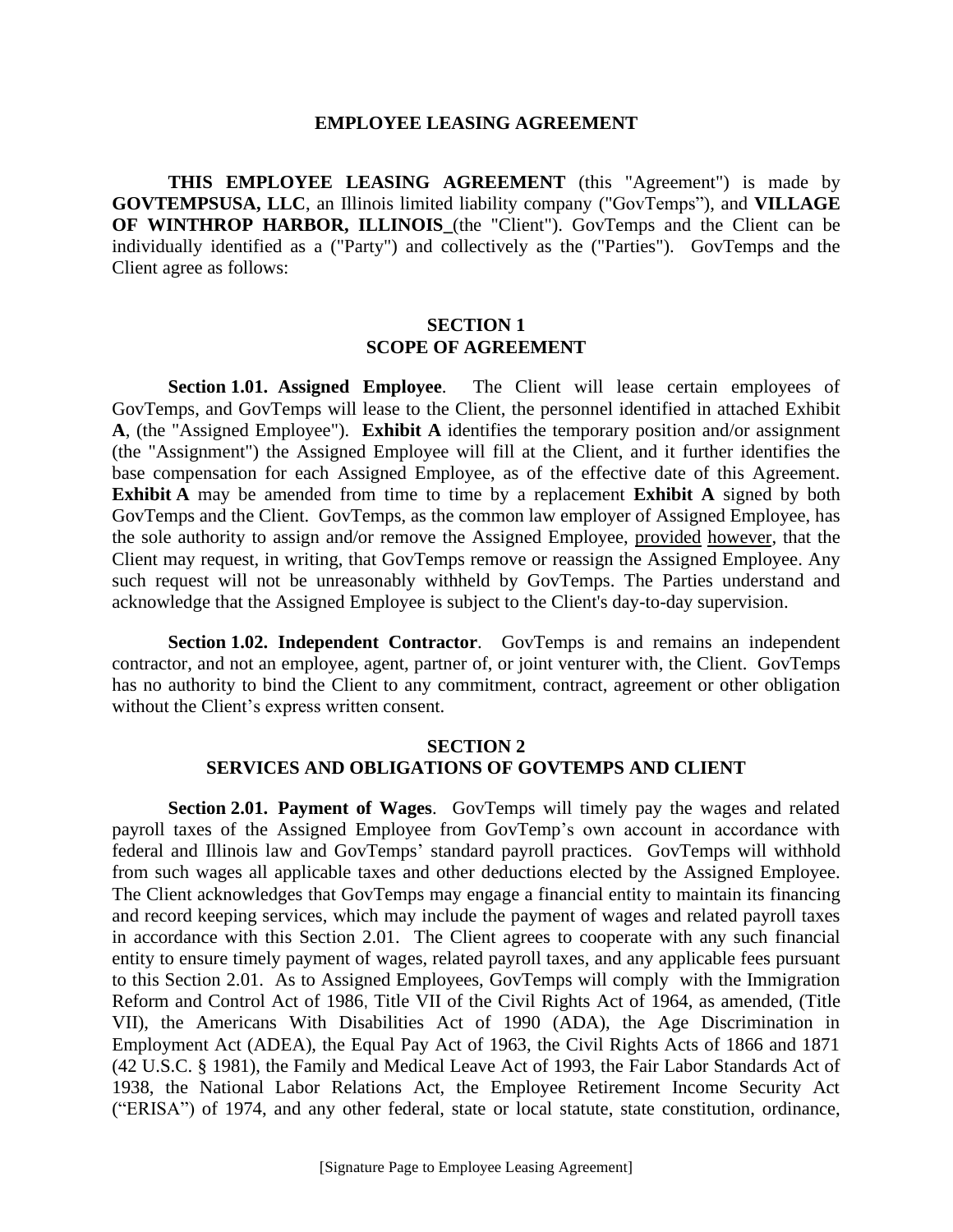order, regulation, policy or decision regulating wages and the payment of wages, prohibiting employment discrimination or otherwise establishing or relating to rights of Assigned Employee.

**Section 2.02. Workers' Compensation**. To the extent required by applicable law, GovTemps will maintain in effect workers' compensation coverage covering its Assigned Employee's work in an Assignment. Any applicable coverage under this Agreement terminates on the Termination Date of this Agreement.

**Section 2.03. Employee Benefits.** GovTemps will provide to Assigned Employee those employee benefits identified in the attached **Exhibit B.** GovTemps may amend or terminate any of its employee benefit plans according to their terms. All employee benefits, including severance benefits for Assigned Employee will be included in Fees payable to GovTemps under Section 3.01 of this Agreement.

**Section 2.04. Maintenance and Retention of Payroll and Benefit Records**. GovTemps will maintain records of all wages and benefits paid and personnel actions taken by GovTemps in connection with any of the Assigned Employee(s). GovTemps will retain control of such records and make them available for inspection as required by applicable federal, state or local laws.

**Section 2.05. Other Obligations of GovTemps**. GovTemps will comply with any federal, state and local law applicable to its Assigned Employee(s). GovTemps will comply with the requirements of the federal Patient Protection and Affordable Care Act (ACA).

**Section 2.06. Direction and Control**. The Parties agree and acknowledge that the Client has the right of direction and control over the Assigned Employee, including matters of discipline, excluding removal or reassignment, as provided for by Section 1.01. The Assigned  $Emplovec(s)$  will be supervised, directly and indirectly, and exclusively by the Client's supervisory and managerial employees.

**Section 2.07. Obligations of the Client**. Pursuant to this Agreement the Client covenants, agrees and acknowledges:

(a) The Client will provide the Assigned Employee with a suitable workplace, that complies with US Occupational Safety and Health Administration ("OSHA") statutes and regulations, and all other health and safety laws, regulations, ordinances, directives, and rules applicable to the Assigned Employee and the Assigned Employee's workplace. The Client agrees to comply, at its expense, with all health and safety directives from GovTemps' internal and external loss control specialists, GovTemps' workers' compensation carrier, or any government agency having jurisdiction over the place of work. The Client will provide and ensure use of all functional personal protective equipment as required by any federal, state or local law, regulation, ordinance, directive, or rule or as deemed necessary by GovTemps' workers' compensation carrier. GovTemps and/or its insurance carriers have the right to inspect the Client's premises to ensure that the Assigned Employee is not exposed to an unsafe work place. GovTemps' rights under this paragraph do not diminish or alter the Client's obligations to the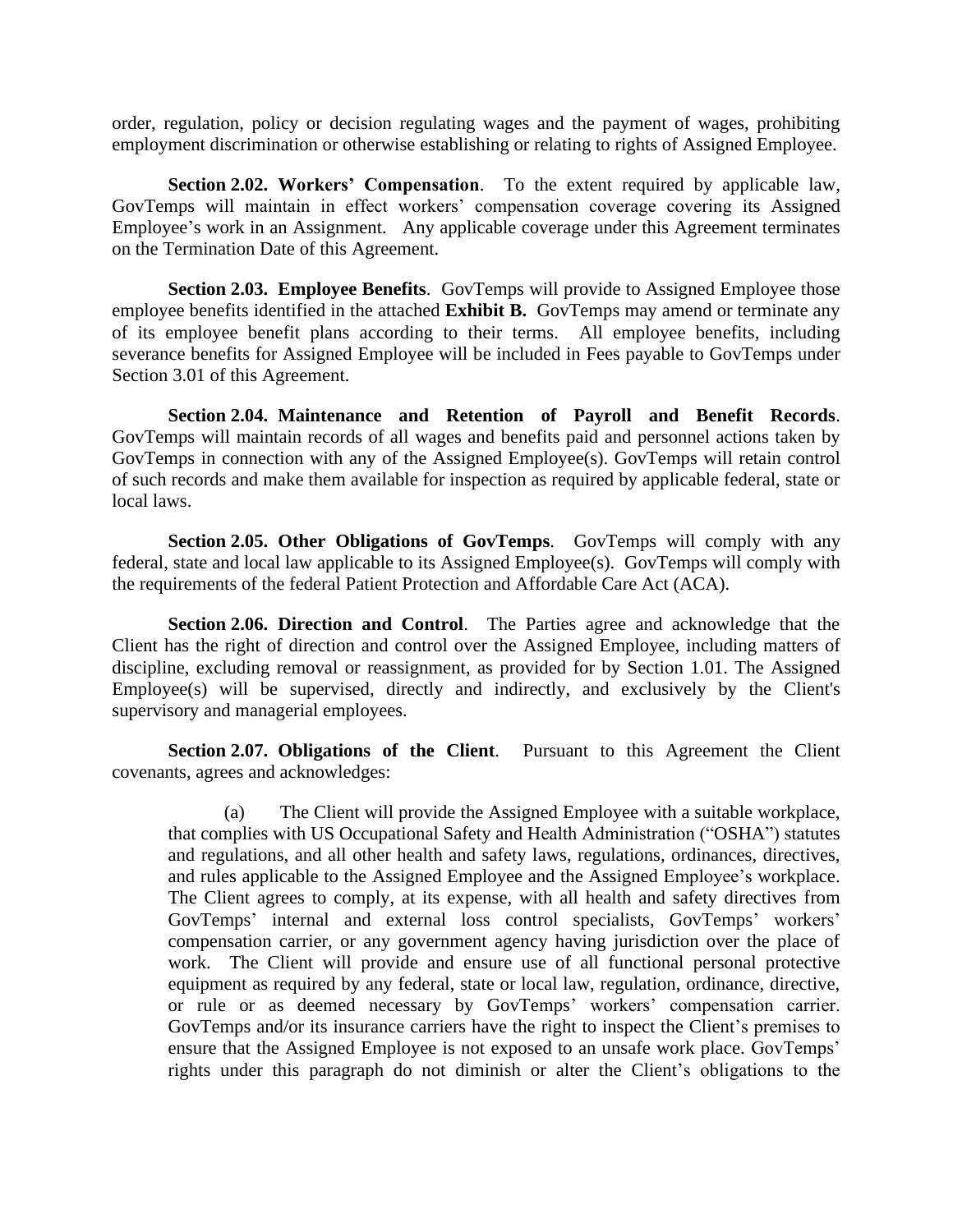Assigned Employee under applicable law, or its obligations to GovTemps under this Agreement;

(b) With respect to the Assigned Employee, the Client will comply with all applicable labor and employment-related laws and regulations, and any other federal, state or local statute, state constitution, ordinance, order, regulation, policy or decision, prohibiting employment discrimination, or otherwise establishing or relating to the terms and conditions of Assigned Employee's Assignment;

(c) The Client retains the right to exert sufficient direction and control over the Assigned Employee as is necessary to conduct the Client's business and operations, without which, the Client would be unable to conduct its business, operation or to comply with any applicable licensure, regulatory or statutory requirements;

(d) The Client cannot remove or reassign the Assigned Employee unless mutually agreed to in writing by GovTemps and the Client in accordance with Section 1.01 of this Agreement. Client will timely confer with GovTemps regarding any concern or complaint regarding Assigned Employee's performance or conduct under this Agreement;

(e) The Client will not pay wages, salaries or other forms of direct or indirect compensation, including employee benefits, to Assigned Employee. Client represents that its actions under this Agreement do not violate its obligations it may have under any collective bargaining agreement;

(f) The Client must report to GovTemps any injury to any Assigned Employee of which it has knowledge within twenty-four (24) hours of acquiring such knowledge. If any Assigned Employee is injured in the course of performing services for the Client, the Client must follow the procedures and practices regarding injury claims and reporting; and

(g) The Client must report all on the job illnesses, accidents and injuries of the Assigned Employee to GovTemps within twenty-four (24) hours following notification of said injury by Assigned Employee or Assigned Employee's representative.

(h) In addition to, and concurrently with, the Client obligations specified in Section 2.07(a) of this Agreement, the Client will:

- comply with all applicable Center for Disease Control (CDC) guidelines regarding healthy hygiene protocols in the Clients workplace(s) where the Assigned Employee will perform services;
- implement and maintain workplace cleaning protocols as approved by the CDC, OSHA, or other applicable state, federal or local regulations;
- provide the Assigned Employee any necessary functional personal protective equipment, sanitary cleaning supplies, or other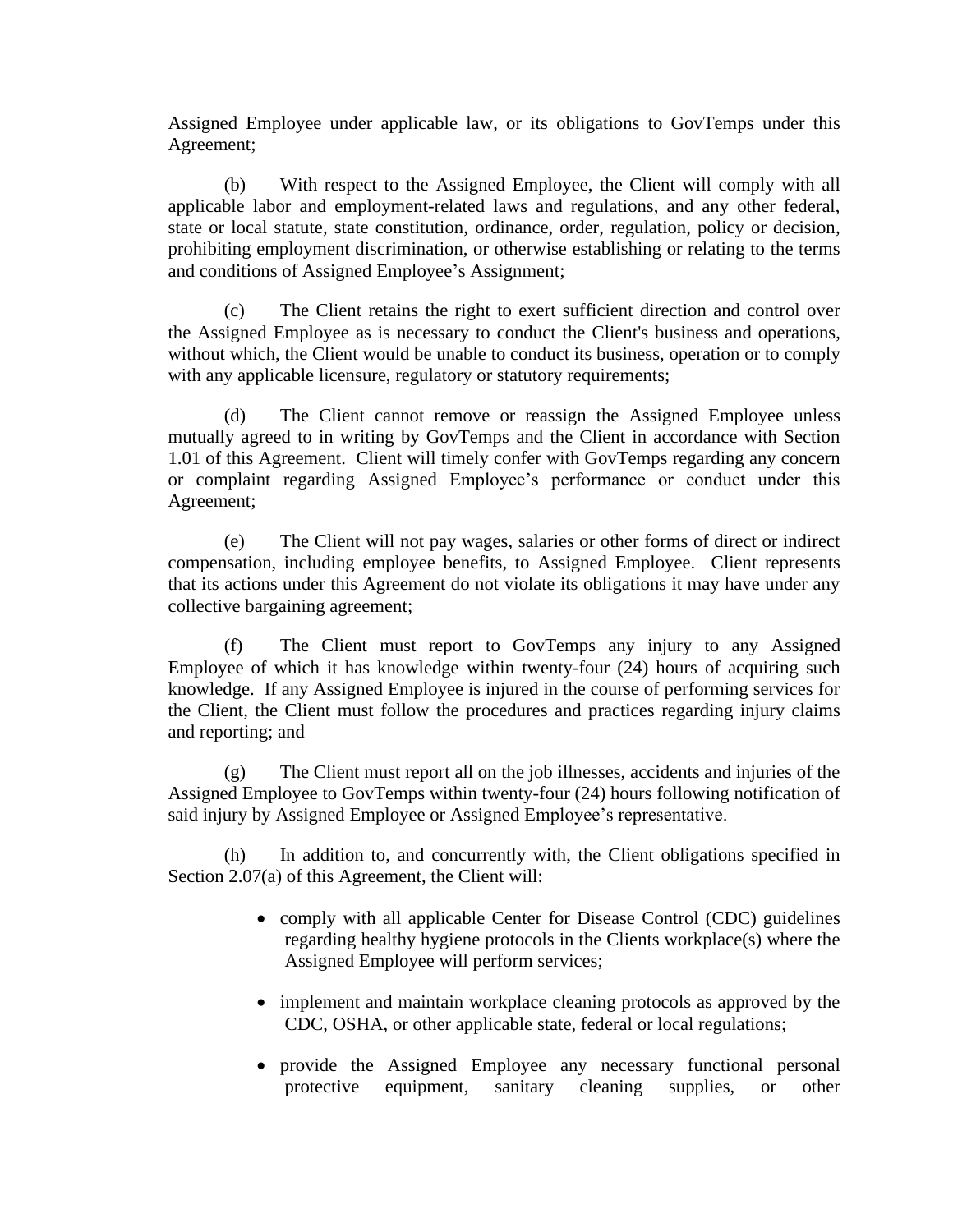accommodations to ensure the Assigned Employee can perform their duties in a safe and healthy manner;

- monitor the health of its employees, and follow all approved CDC, OSHA, or applicable state, federal or local regulations regarding social/spatial distancing in the workplace(s) where the Assigned Employee will perform services; and
- comply with any current or future state, federal, or local proclamation or regulations regarding a public health emergency which regulate workplace shutdowns and/or remote work protocols.

# **SECTION 3 FEES PAYABLE TO GOVTEMPS**

**Section 3.01. Fees.** The Client will pay GovTemps fees for the services provided under this Agreement as follows:

(a) The base compensation as fully identified on **Exhibit A**, as amended; plus

(b) Any employee benefits GovTemps paid to the Assigned Employee as identified on **Exhibit B** (if applicable), including, but not limited to, salary; wages; commissions; bonuses; sick pay; workers' compensation, health and other insurance premiums; payroll, unemployment, FICA and other taxes; vacation pay; overtime pay; severance pay; monthly automobile allowances, and any other compensation or benefits payable under any applicable GovTemps pension and welfare benefit plan or federal, state or local laws covering the Assigned Employee.

**Section 3.02. Increase in Fees.** GovTemps may increase fees to the extent and equal to any mandated tax increases, e.g. FICA, FUTA, State Unemployment taxes, when they become effective. GovTemps may also adjust employer benefit contribution amounts by providing the Client with a written thirty (30) day notice, provided, such changes in employer benefit contribution amounts apply broadly to all GovTemps employees.

**Section 3.03. Payment Method.** Every two (2) weeks during the term of this Agreement, GovTemps will invoice in writing the Client for the fees owed under this Agreement. Within thirty (30) days following receipt of such invoice, the Client must pay all invoiced amounts by check, wire transfer or electronic funds transfer to GovTemps to an account or lockbox as designated on the invoice. Late payments will be subject to all applicable interest payments or service charges provided by state or local law. In addition to charging interest or service charges provided by applicable law, GovTemps may, upon written notice to Client, suspend performance of services under this Agreement while any amount due is past due and remains unpaid.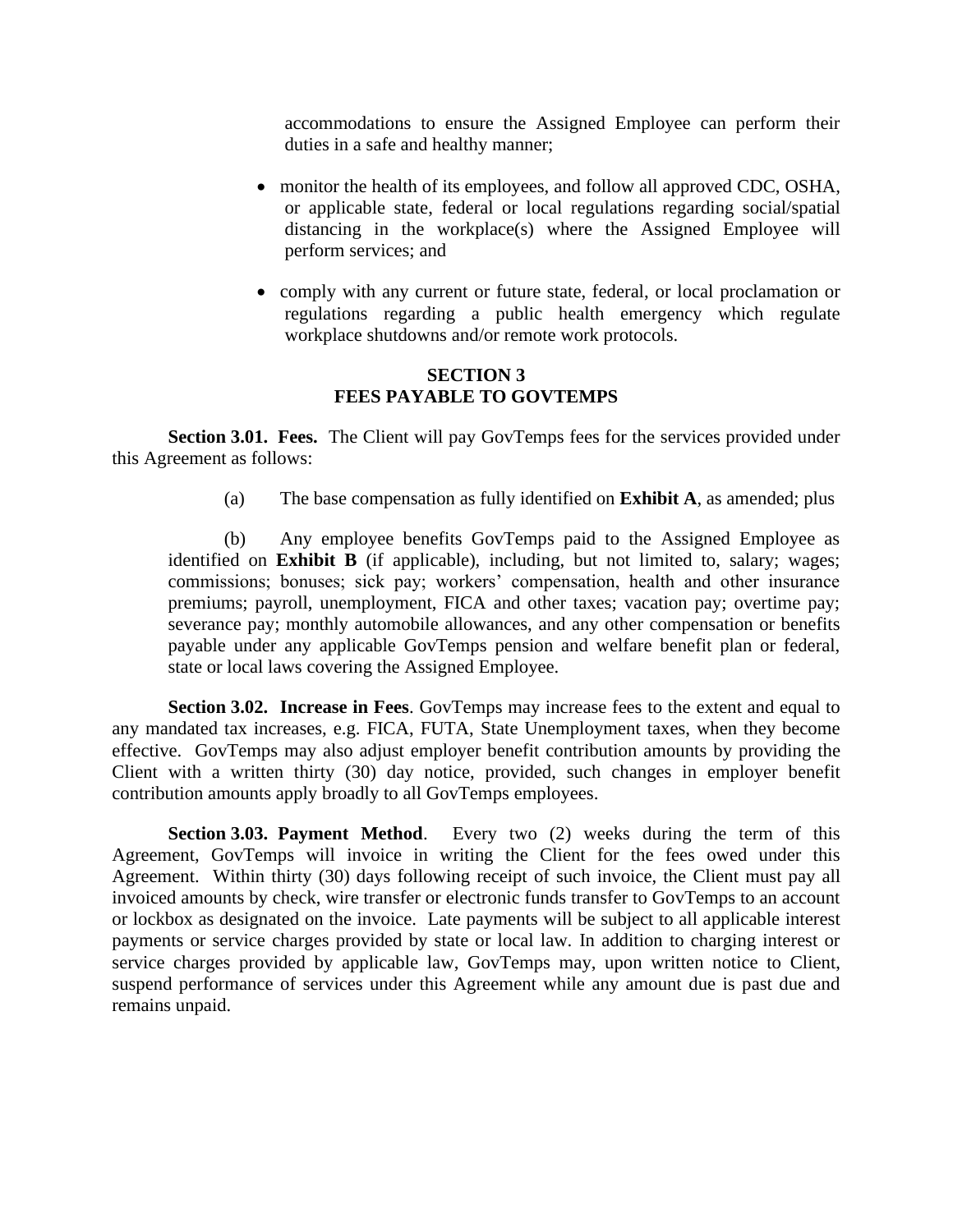## **SECTION 4 INSURANCE**

**Section 4.01. General and Professional Liability Insurance**. The Client must maintain in full force and effect at all times during the term of this Agreement a Comprehensive (or Commercial) General Liability and Professional Liability (if applicable) insurance policy or policies (the "Policies"), with minimum coverage in the amount of \$1,000,000 per occurrence, \$3,000,000 aggregate. In the alternative, as applicable, the Client may maintain in full force and effect at all times during the term of this Agreement a self-insured retention ("SIR") which provides the same minimum coverage limits as set forth above. In the event such SIR exists and applies to this Agreement, the Client agrees to fully discuss the SIR's parameters with GovTemps and its relationship to the Policies. At a minimum, the Policies must insure against bodily injury and property damage liability caused by on-premises business operations, completed operations and/or products or professional service and non-owned automobile coverage.

**Section 4.02. Certificate of Insurance**. Upon request, the Client will promptly issue to GovTemps one or more Certificates of Insurance, verifying the Client's compliance with the provisions of Section 4.01.

**Section 4.03. Automobile Liability Insurance**. If the Assigned Employee drives a Municipal or personal vehicle for any reason in connection with their Assignment, the Client must maintain in effect automobile liability insurance insuring the Assigned Employee, GovTemps and the Client against liability for bodily injury, death and property damage.

# **SECTION 5 DURATION AND TERMINATION OF AGREEMENT**

**Section 5.01. Term and Effective Date**. The Effective Date of this Agreement is the date that this Agreement is last signed by GovTemps on the signature page (the "Effective Date"). The period during which the Assigned Employee works at the Client is defined as the ("Term"). The Term commences on the Effective Date and will continue for the period identified on the attached Exhibit A, or until it is terminated in accordance with the remaining provisions of this Section 5. For the purposes of this Agreement, the date on which this Agreement expires and/or is terminated is the ("Termination Date").

**Section 5.02. Termination of Agreement for Failure to Pay Fees**. If the Client fails to timely pay the fees required under this Agreement, GovTemps may give the Client notice of its intent to terminate this Agreement for such failure and if such failure is remedied within ten (10) days, the notice will be of no further effect. If such failure is not remedied within the ten (10) day period, GovTemps has the right to terminate the Agreement upon expiration of such remedy period.

**Section 5.03. Termination of Agreement for Material Breach**. If either Party materially breaches this Agreement, the non-breaching Party must give the breaching Party written notice of its intent to terminate this Agreement for such breach and if such breach is remedied within ten (10) days, the notice will be of no further effect. If such breach is not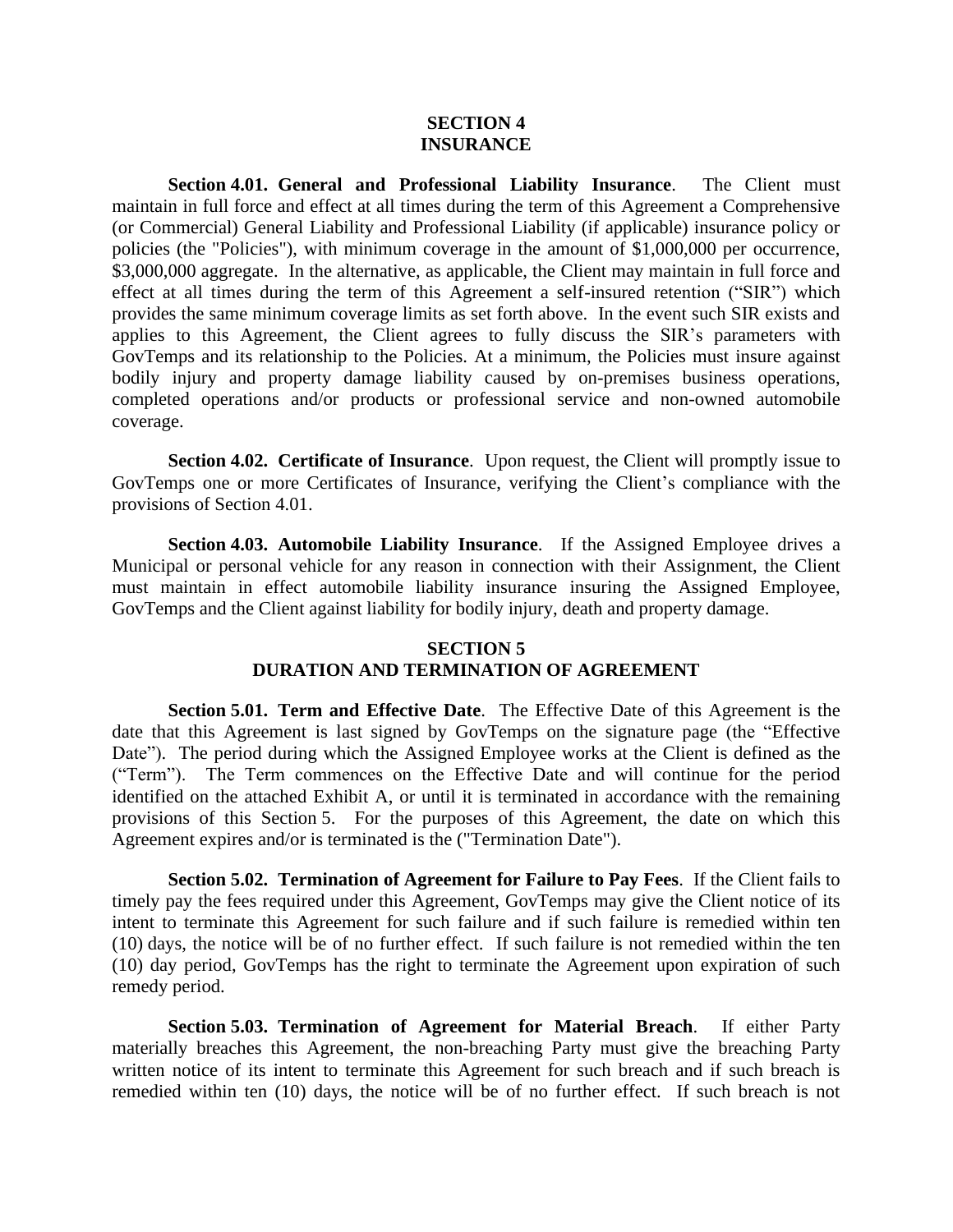remedied within the ten (10) day period, the non-breaching Party has the right to immediately terminate the Agreement upon expiration of such remedy period.

**Section 5.04. Termination of Agreement to execute Temp**-**to Hire Option**. At the end of the Term, the Client may hire the Assigned Employee as a permanent or temporary employee of the Client. The substantial investment of time and resources by GovTemps under this Agreement to place its leased employee with Client is recognized by Client. If after the end of the Term, Client hires Assigned Employee as either a permanent or temporary employee it must pay two (2) weeks of the Assigned Employee's gross salary to GovTemps no later than thirty (30) days after the date the Assigned Employee becomes the Client's employee.

# **SECTION 6 NON-SOLICITATION**

**Section 6.01. Non-Solicitation**. The Client acknowledges GovTemps' legitimate interest in protecting its business for a reasonable time following the termination of this Agreement. Accordingly, the Client agrees that during the Term of this Agreement and for a period of two (2) years thereafter, the Client will not solicit, request, entice or induce Assigned Employee to terminate their employment with GovTemps, and the Client will not hire Assigned Employee as a permanent or temporary employee. If a Temp-to-Hire option provided for in Section 5.04 is properly exercised by the Client, then this Section 6.01 will not apply.

**Section 6.02. Injunctive Relief**. The Client recognizes that the rights and privileges granted by this Agreement are of a special, unique, and extraordinary character, the loss of which cannot reasonably or adequately be compensated for in damages in any action at law. Accordingly, the Client understands and agrees that GovTemps is entitled to equitable relief, including a temporary restraining order and preliminary and permanent injunctive relief, to prevent or enjoin a breach of Section 6.01 of this Agreement. The Client also understands and agrees that any such equitable relief is in addition to, and not in substitution for, any other relief to which GovTemps can recover.

**Section 6.03. Survival**. The provisions of Section 6 survive the expiration or termination of this Agreement.

#### **SECTION 7**

## **DISCLOSURE AND INDEMNIFICATION PROVISIONS**

**Section 7.01. Indemnification by GovTemps.** GovTemps agrees to indemnify, defend and hold the Client and its related entities or their agents, representatives or employees (the "Client Parties") harmless from and against all claims, liabilities, damages, costs and expenses ("Losses") (a) arising out of GovTemps' breach of its obligations under this Agreement, (b) related to the actions or conduct of GovTemps and its related business entities, their agents, representatives, and employees (the "GovTemps Parties"), taken or not taken with respect to the Assigned Employees that relate to events or incidents occurring prior or subsequent to the term of this Agreement, and (c) arising from any act or omission on the part of GovTemps or any of the GovTemps Parties.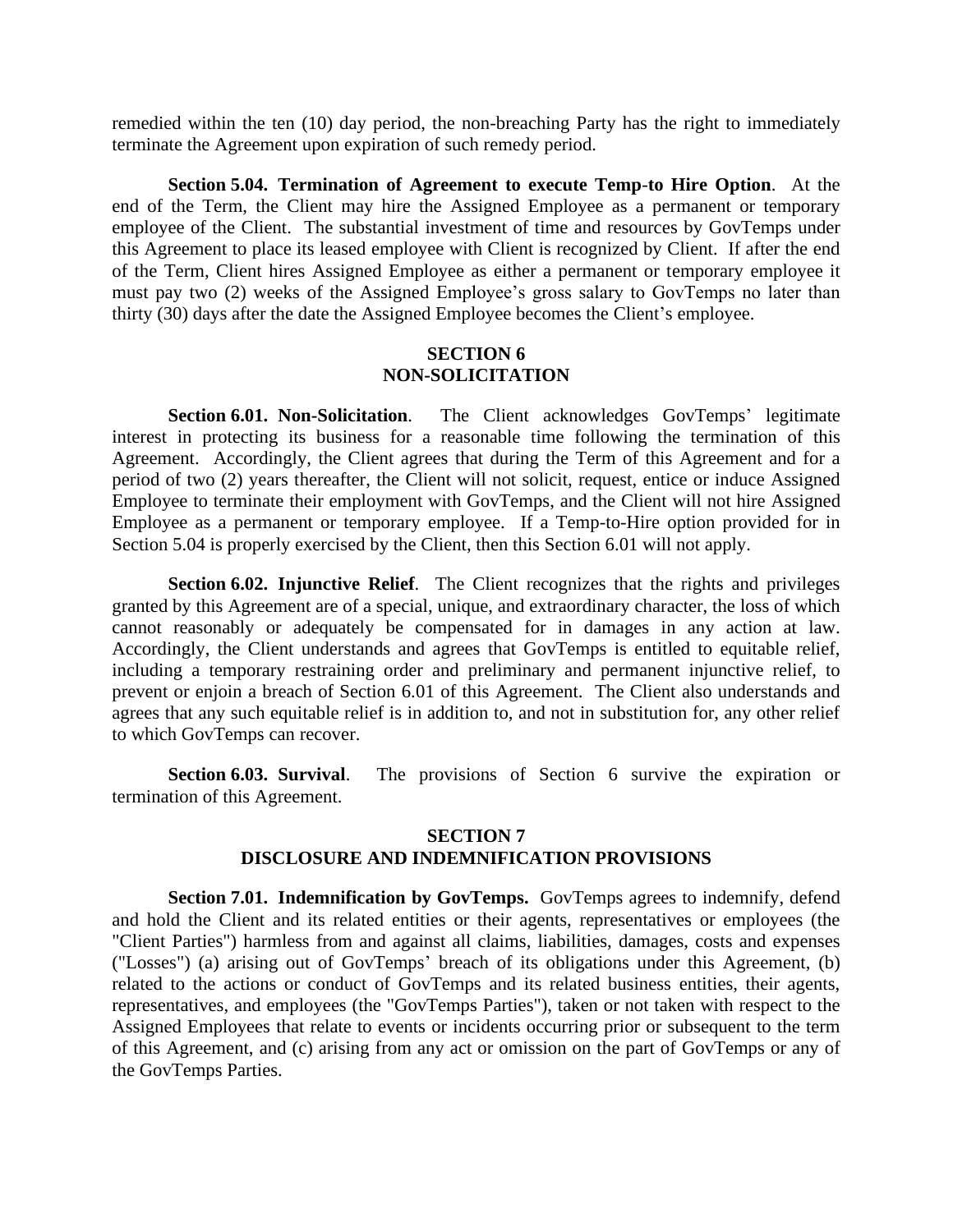**Section 7.02. Indemnification by the Client.** The Client agrees to indemnify, defend and hold the GovTemps Parties harmless from and against all Losses (a) arising out of the Client's breach of its obligations under this Agreement, (b) relating to any activities or conditions associated with the Assignment, and (c) arising from any act or omission on the part of the Client or any of the Client Parties.

**Section 7.03. Indemnification Procedures.** The Party seeking indemnity (the "Indemnified Party") from the other Party (the "Indemnifying Party") pursuant to this Section 7, must give the Indemnifying Party prompt notice of any such claim, allow the Indemnifying Party to control the defense or settlement of such claim and cooperate with the Indemnifying Party in all matters related thereto. However, prior to the Indemnifying Party assuming such defense and upon the request of the Indemnified Party, the Indemnifying Party must demonstrate to the reasonable satisfaction of the Indemnified Party that the Indemnifying Party (a) is able to fully pay the reasonably anticipated indemnity amounts under this Section 7 and (b) will take steps satisfactory to the Indemnified Party to ensure its continued ability to pay such amounts. In the event the Indemnifying Party does not control the defense, the Indemnified Party may defend against any such claim at the Indemnifying Party's cost and expense, and the Indemnifying Party must fully cooperate with the Indemnified Party, at no charge to the Indemnified Party, in defending such potential Loss, including, without limitation, using reasonable commercial efforts to keep the relevant Assigned Employee available. In the event the Indemnifying Party controls the defense, the Indemnified Party is entitled, at its own expense, to participate in, but not control, such defense. The failure to promptly notify the Indemnifying Party of any claim pursuant to this Section will not relieve such Indemnifying Party of any indemnification obligation that it may have to the Indemnified Party, except to the extent that the Indemnifying Party demonstrates that the defense of such action was materially prejudiced by the Indemnified Party's failure to timely give such notice.

**Section 7.04. Survival of Indemnification Provisions**. The provisions of Section 7 survive the expiration or termination of this Agreement.

#### **SECTION 8 MISCELLANEOUS PROVISIONS**

**Section 8.01. Amendments**. This Agreement may be amended at any time and from time to time, but any amendment must be in writing and signed by all the Parties to this Agreement, except for changes to the fees provided for in Section 3.

**Section 8.02. Binding Effect**. This Agreement inures to the benefit of and binds the Parties and their respective heirs, successors, representatives and assigns. Neither Party may assign its rights or delegate its duties under this Agreement without the express written consent of the other Party, which consent will not be unreasonably withheld.

**Section 8.03. Counterpart Execution**. This Agreement may be executed and delivered in any number of counterparts, each of which will be an original, but all of which together constitutes one and the same instrument. This Agreement may be executed and delivered via facsimile or electronic mail.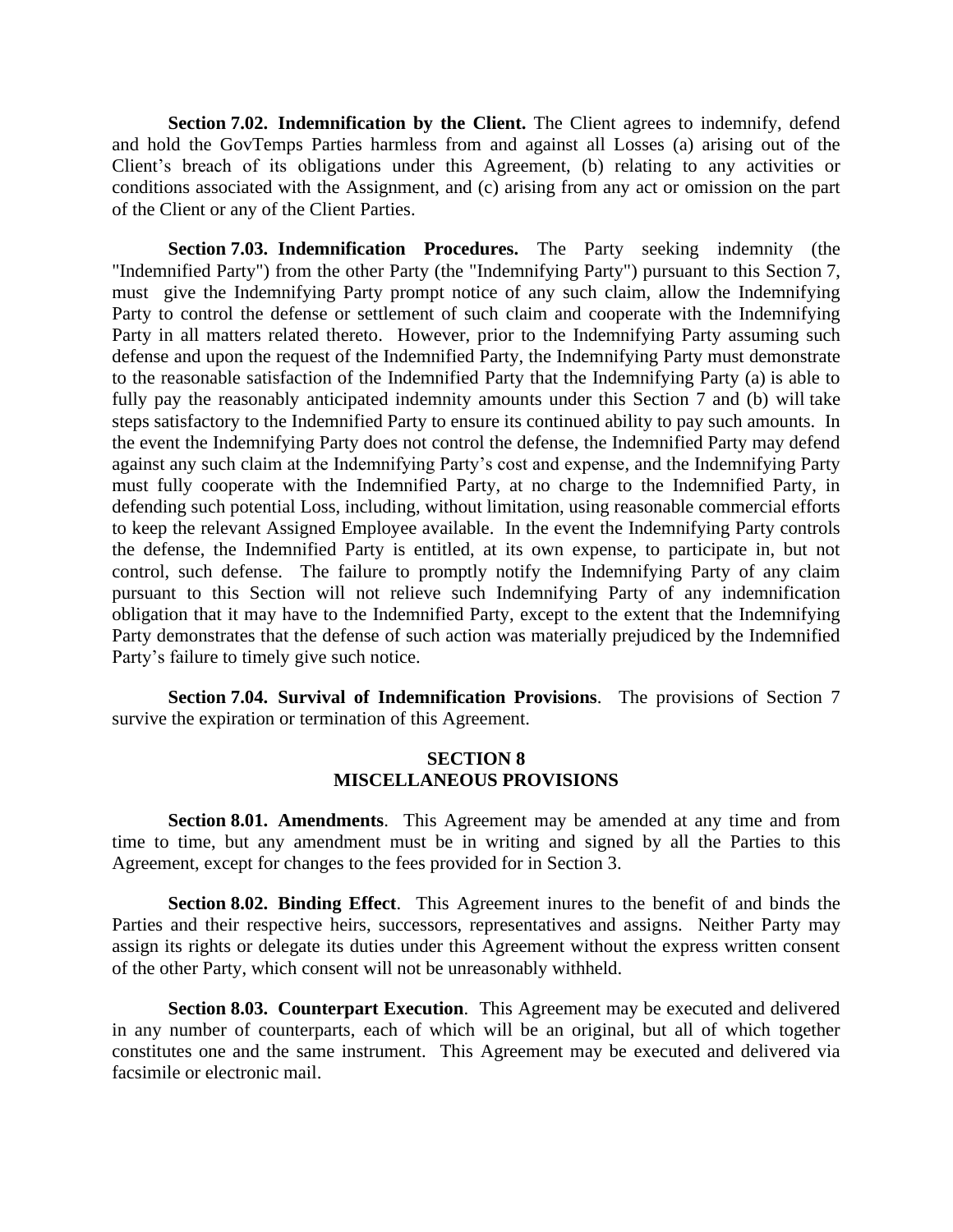**Section 8.04. Entire Agreement**. This Agreement constitutes the entire agreement between the Parties regarding GovTemps' placement of the Assigned Employee with the Client, and contains all of the terms, conditions, covenants, stipulations, understandings and provisions agreed upon by the Parties. This Agreement supersedes and takes precedence over all proposals, memorandum agreements, tentative agreements, and oral agreements between the Parties, made prior to and including the Effective Date of this Agreement not specifically identified and incorporated in writing into this Agreement. No agent or representative of either Party has the authority to make, and the Parties will not be bound by or liable for, any statement, representation, promise, or agreement not specifically set forth in this Agreement.

**Section 8.05. Further Assurances**. The Parties will execute and deliver any and all additional papers, documents, and other assurances and do any and all acts and things reasonably necessary in connection with the performances of their obligations under this Agreement.

**Section 8.06. Gender**. Whenever the context herein so requires, the masculine, feminine or neuter gender and the singular and plural number include the other.

**Section 8.07. Section Headings**. Section and other headings contained in this Agreement are for reference purposes only and do not affect in any way the meaning or interpretation of this Agreement.

**Section 8.08. Severability**. If any part or condition of this Agreement is held to be void, invalid or inoperative, such shall not affect any other provision hereof, which will continue to be effective as though such void, invalid or inoperative part, clause or condition had not been made.

**Section 8.09. Waiver of Provisions**. The failure by one Party to require performance by the other Party shall not be deemed to be a waiver of any such breach, nor of any subsequent breach by the other Party of any provision of this Agreement. Such waiver shall not affect the validity of this Agreement, nor prejudice either Party's rights in connection with any subsequent action. Any provision of this Agreement may be waived if, but only if, such waiver is in writing signed by the Party against whom the waiver is to be effective.

**Section 8.10. Confidentiality**. Each Party will protect the confidentiality of the other's records and information and must not disclose confidential information without the prior written consent of the other Party. Each Party must reasonably cooperate with the other Party regarding any Freedom of Information Act (FOIA) request calling for production of documents related to this Agreement.

**Section 8.11. Governing Law**. This Agreement will be governed by and construed in accordance with the laws of the State of Illinois applicable to contracts made and to be performed entirely within such state, except the law of conflicts.

**Section 8.12. Force Majeure.** GovTemps will not be responsible for failure or delay in assigning its Assigned Employee to Client if the failure or delay is caused by labor disputes and strikes, fire, riot, terrorism, acts of nature or of God. Further, GovTemps will not be responsible for failure or delay in assigning its Assigned Employee in the event of a pandemic, or in the event a federal, state or local proclamation of a health emergency is issued which mandates the shutdown of workplaces, or any other causes beyond the control of GovTemps.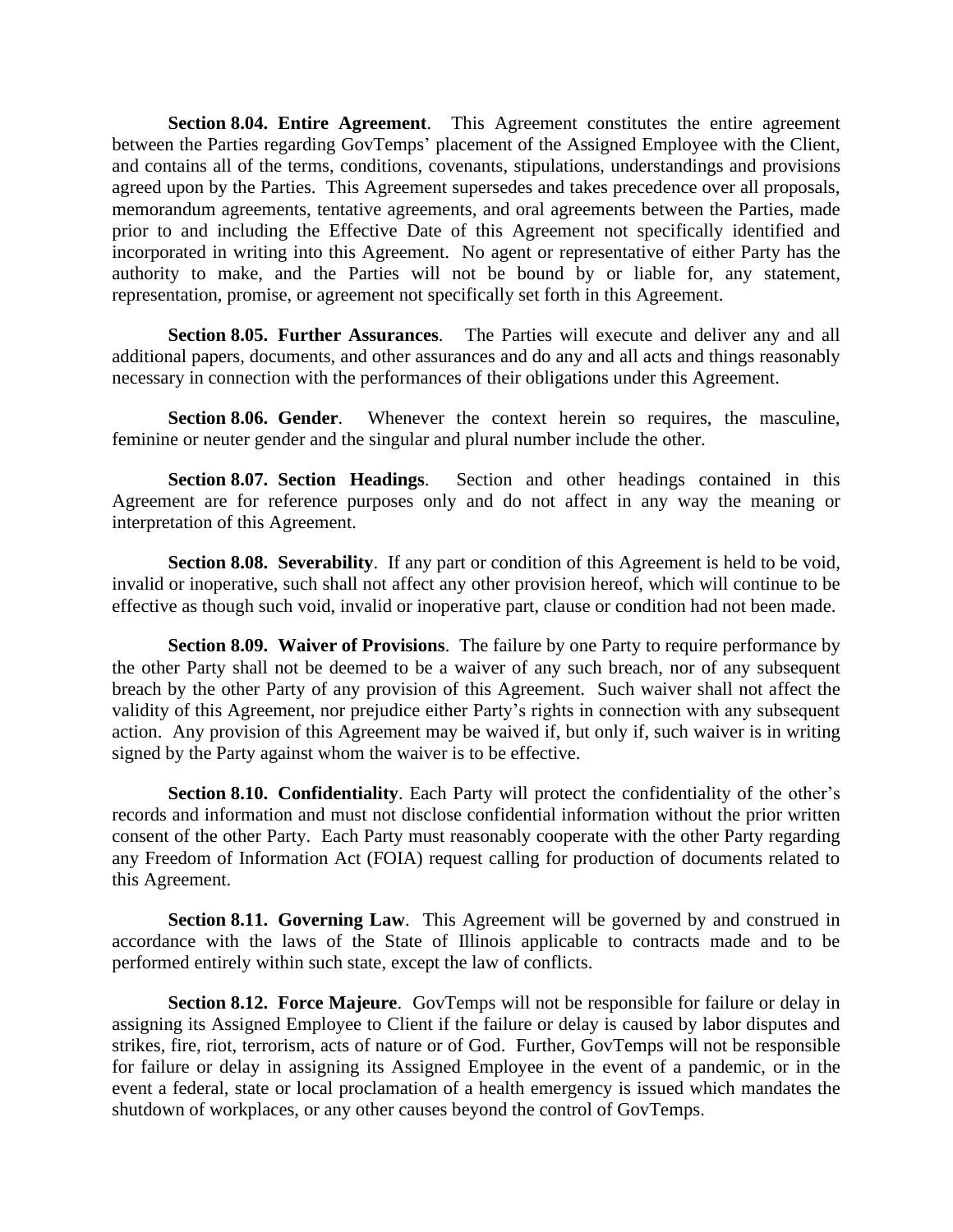## **SECTION 9 DISPUTE RESOLUTION**

**Section 9.01. Good Faith Attempt to Settle.** The Parties will attempt to settle any dispute arising out of or relating to this Agreement, or the breach thereof, through good faith negotiation between the Parties.

**Section 9.02. Governing Law/Jurisdiction.** If a dispute cannot be settled through good faith negotiation within thirty (30) days after the initial receipt by the allegedly offending party of written notice of the dispute, then the controversy or claim may be adjudicated by a federal or state court sitting in Cook County, Illinois. Venue and jurisdiction for any action under this Agreement is Cook County, Illinois. This Agreement and any amendments hereto will be governed by and construed in accordance with the laws of the State of Illinois.

**Section 9.03. Attorneys' Fees.** The Parties agree that, in the event of litigation under this Agreement, each Party is liable for only those attorneys' fees and costs incurred by that Party.

# **SECTION 10 NOTICES**

**Section 10.01. Notices.** All Notices given under this Agreement must be written and may be given by personal delivery, first class U.S. Mail, registered or certified mail return receipt requested, overnight delivery service, or electronic mail.

Notices will be deemed received at the earlier of actual receipt or three (3) days from mailing date. Notices must be sent to the Parties at their respective addresses shown below. A Party may change its address for notice by giving written notice to the other Party.

If to GovTemps: GOVTEMPSUSA, LLC

630 Dundee Road Suite 225 Northbrook, Illinois 60062 Attention: Michael J. Earl Telephone: 224-261-8366 Electronic Mail: mearl@govhrusa.com

 If to Client: Village of Winthrop Harbor 830 Sheridan Road, Winthrop Harbor, IL 60096 Attention: Village Administrator David Alarcon Telephone: 847-872-3846 Electronic Mail: dalarcon@winthropharbor.com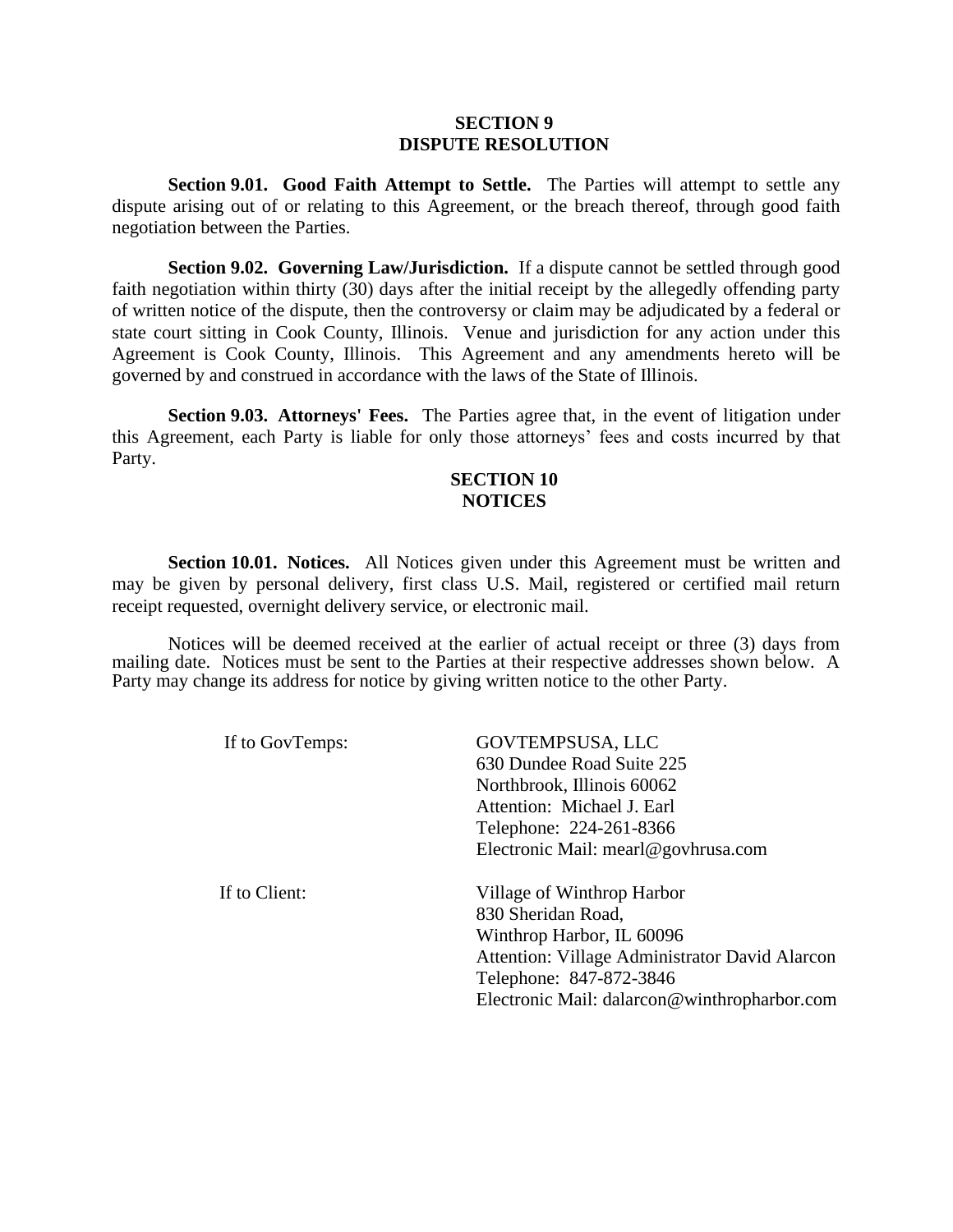IN WITNESS WHEREOF, the Parties executed this Agreement on the Effective Date, which is the date this Agreement is last signed by GovTemps.

**GOVTEMPSUSA, LLC,** 

an Illinois limited liability company

Scademaston" By

Name: Joellen J. Cademartori Title: President and Co-Owner

Effective Date: May 26, 2022

# **CLIENT**

| By     |  |  |
|--------|--|--|
| Name:  |  |  |
| Title: |  |  |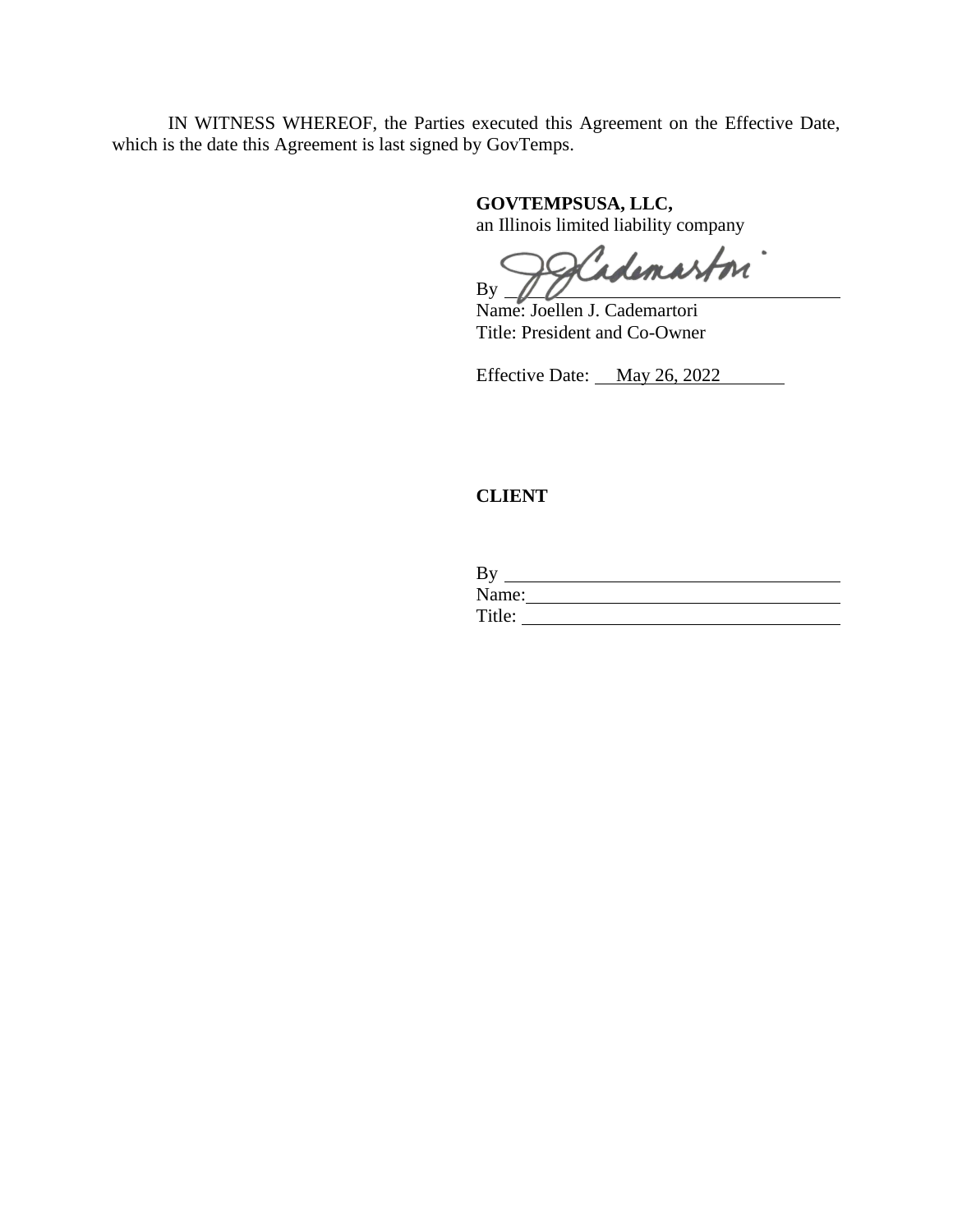# **EXHIBIT A Assigned Employee and Base Compensation**

| XXXXXXX<br><b>ASSIGNED EMPLOYEE:</b>                                                 |
|--------------------------------------------------------------------------------------|
| POSITION/ASSIGNMENT: Project Manager                                                 |
| <b>POSITION TERM:</b> May 26, 2022 – July 29, 2022                                   |
| Unless either party provides two weeks advance written notice, the agreement will    |
| automatically be extended in two-week increments up to September 30, 2022.           |
| Either party may terminate the agreement by providing two weeks written notice.      |
| BASE COMPENSATION: \$112/hour for all hours worked. Hours are expected to            |
| average 15-25 hours/week, but may vary from week to week $$168/hour =$ overtime rate |
| for any work in excess of 40 hours/week). Hours shall be reported via-email to       |
| payroll@govtempsusa.com on the Monday after the prior work week.                     |
| The client will be invoiced on a bi-weekly basis.                                    |

| <b>GOVTEMPSUSA, LLC:</b> |  |
|--------------------------|--|
| Alademaston              |  |
|                          |  |

Date: May 23, 2022 Date:

**GOVTEMPSUSA, LLC: CLIENT:**

This Exhibit A fully replaces all Exhibits A dated prior to the Effective Date of this Agreement.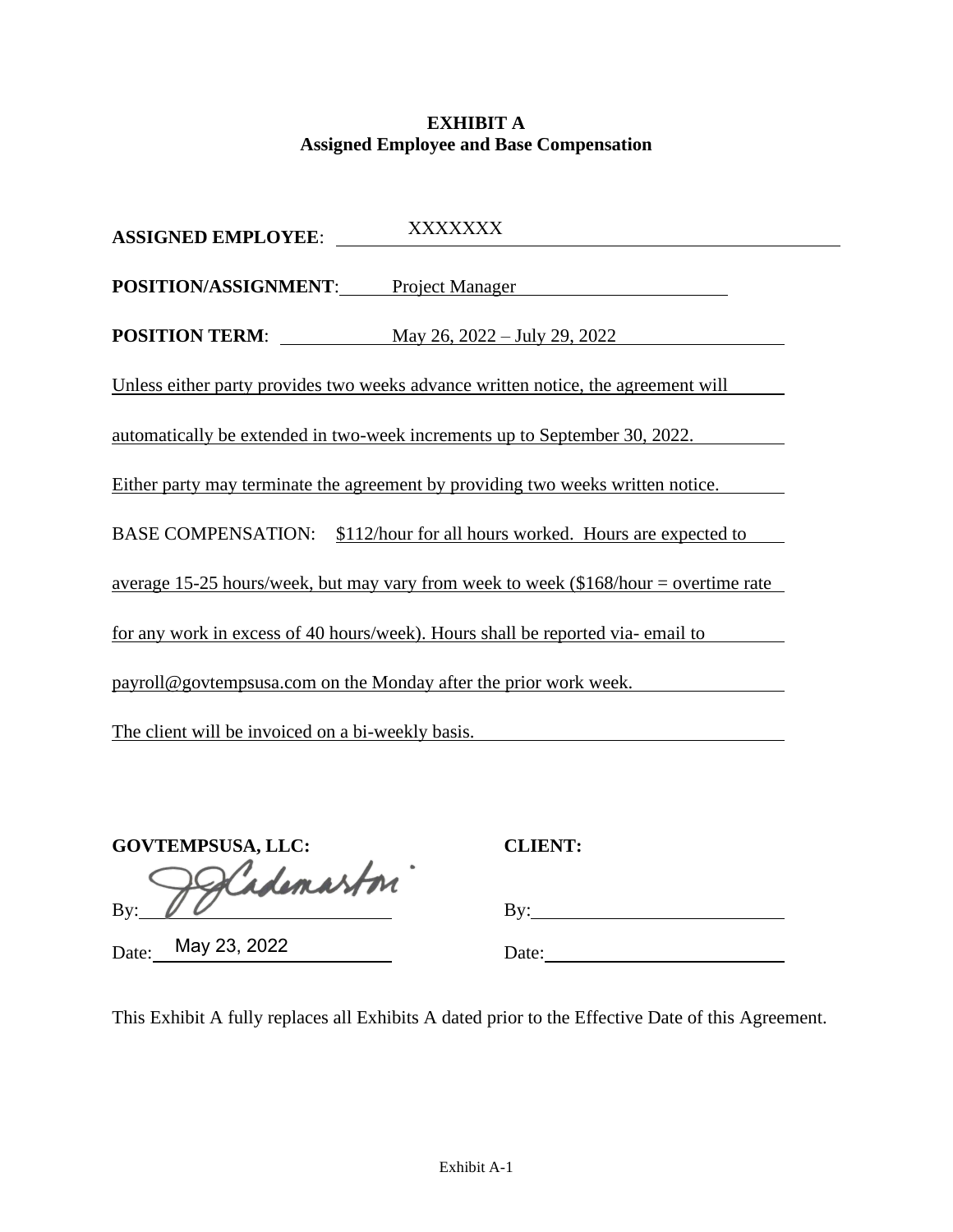# **EXHIBIT B Summary of Benefits**

DOES NOT APPLY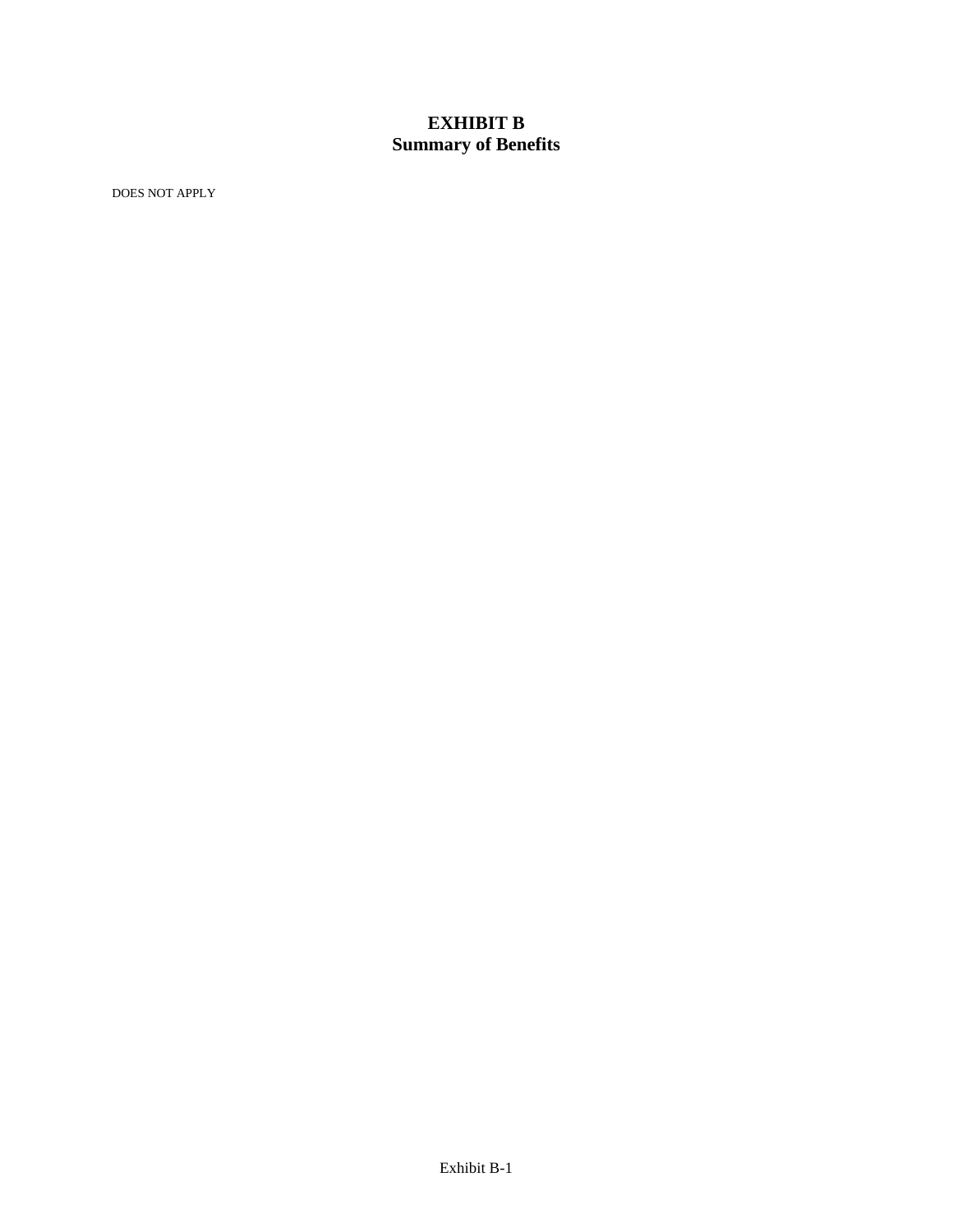# **22-R\_\_\_\_**

# **RESOLUTION CREATING OF THE POSITION AND DESCRIPTION OF DUTIES OF A AT-WILL PARKS AND RECREATION SUPERVISOR**

**WHEREAS,** the Village Administrator recommends the creation of the position of At-Will Full-Time Parks and Recreation Supervisor and specifically defines the duties of this position.

**WHEREAS,** the President and Board of Trustees desire to accept the Administrator's recommendations to create a position entitled "At-Will Full-Time Parks and Recreation Supervisor" with the responsibilities and duties outlined in the Job Description, attached hereto as Exhibit A.

**NOW, THEREFORE, BE IT RESOLVED** by the Mayor and Board of Trustees of the Village of Winthrop Harbor, Lake County, Illinois, as follows:

**SECTION ONE:** The corporate authorities of the Village of Winthrop Harbor hereby create a position entitled "At-Will Full-Time Parks and Recreation Supervisor" with the responsibilities and duties outlined in the Job

Description, Exhibit A.

**SECTION TWO: SEVERABILITY.** If any section, paragraph or provision of this Resolution shall be held to be invalid or unenforceable for any reason, the invalidity or unenforceability of such section, paragraph or provision shall not affect any of the remaining provisions of this Resolution.

**SECTION THREE: REPEAL OF PRIOR RESOLUTIONS.** All prior Resolutions and Ordinances in conflict or inconsistent herewith are hereby expressly repealed only to the extent of such conflict or inconsistency

**SECTION FOUR: EFFECTIVE DATE.** This Resolution shall be in effect immediately from and after its passage and approval.

 $\overline{\phantom{a}}$  , which is a set of the contract of the contract of the contract of the contract of the contract of the contract of the contract of the contract of the contract of the contract of the contract of the contract

ATTEST:

DR. MICHEAL BRUNO, MAYOR

JULIE RITTENHOUSE VILLAGE CLERK

\_\_\_\_\_\_\_\_\_\_\_\_\_\_\_\_\_\_\_\_\_\_\_\_\_\_\_\_\_\_\_\_\_\_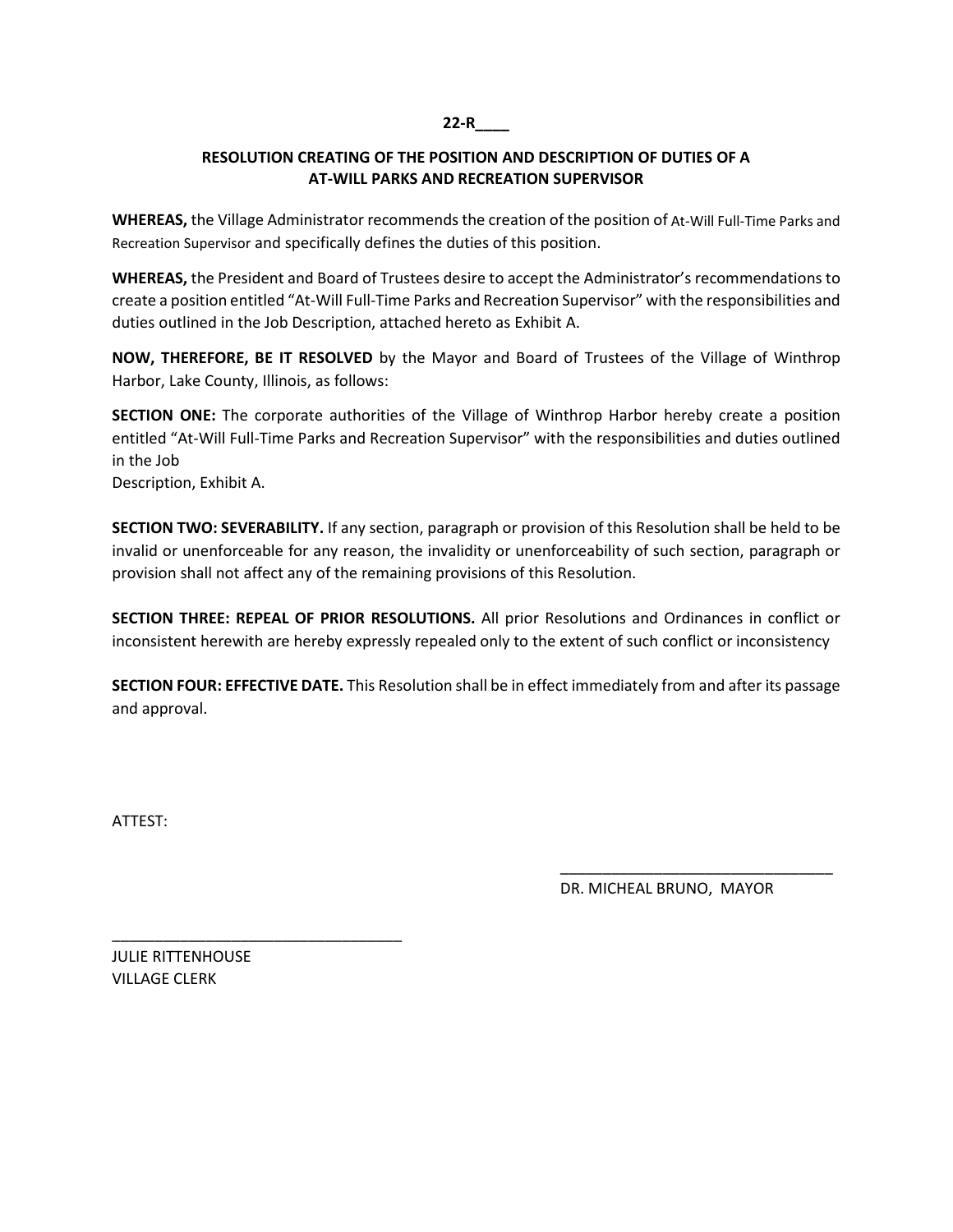# **VILLAGE OF WINTHROP HARBOR JOB DESCRIPTION AT-WILL PARKS AND RECREATION SUPERVISOR**

**Job Title:** At-Will Full-Time Parks and Recreation Supervisor **Department:** Parks and Recreation **Rate of Pay:** To be terminated by Village Wage Policy

#### **Duties**

*The essential functions or duties listed below are intended only as illustrations of the various types of work that may*  be performed. The omission of specific statements of duties does not exclude them from the position if the work is *similar, related, or a logical assignment to the position.*

Under the general supervision of the Parks and Recreation Director, this position is responsible for the care and maintenance of parks, and other municipal grounds, this includes daily supervision of parks and building maintenance employees and resources and equipment necessary for the maintenance and care of the village properties. This position is a working supervisor and will require the incumbent to perform duties required for ground and landscape maintenance, inspection and maintenance of park amenities, irrigation inspection, and reporting.

In addition to the maintenance duties, this position is responsible for assisting the Parks and Recreation Director in the coordination of all municipal special events, recreation, and leisure programs. The goal of this position will be to provide and promote recreational opportunities to municipal residents and visitors, and to promote a healthy, active, and involved lifestyle in Winthrop Harbor.

#### **Essential Functions**

Essential and other important responsibilities may include, but are not limited to, the following:

- Provide direction to department staff in the absence of the Parks and Recreation Director.
- Provide support to the Parks and Recreation Director in all special events, recreation, and leisure programs of the Village.
- Performs a variety of manual, semi-skilled, and skilled construction, maintenance, and repair work of Village parks and recreation facilities.
- Operates specialized equipment such as power mowers, chain saws, fertilizer spreaders, aerators, spray rigs, and other essential equipment.

## **ESSENTIAL DUTIES SUPERVISION RECEIVED AND EXERCISED JOB SUMMARY**

- Waters, mows, cultivates, prunes, weeds, renovates, and fertilizes grass, plants, trees, flowers, and shrubs.
- Prepares and maintains athletic fields and related facilities, swimming pools, and other indoor or outdoor recreational facilities.
- Installs, maintains, and replaces playground equipment and fences; assembles tables, benches, and bleachers.
- Sprays various fertilizers, herbicides, pesticides, and other related chemicals in Village parks and recreation areas.
- May assist in training or leading the work of other Park Maintenance Workers.
- Installs, maintains and makes repairs to maintain park facilities such as restrooms, concession stands, and picnic shelters.
- Performs and/or directs routine maintenance and cleaning of tools and equipment.
- Participates in removing, topping, pruning, and trimming trees and uses hand and power saws. and other equipment to cut up branches and remove tree trimmings and stumps.
- Supervise Village sponsored activities and events.
- Draft reports on any property damage and injuries occurring on Village property.
- Immediately makes repairs from vandalism and property damage.
- Follows proper safety procedures and precautions in relation to all work performed and activities of the department.
- Drives vehicles and operates equipment as required.
- May be required to work any shift, including weekends, evenings, and holidays and take standby duty if assigned.
- May be subject to callouts after hours and weekends.
- Performs related duties as assigned.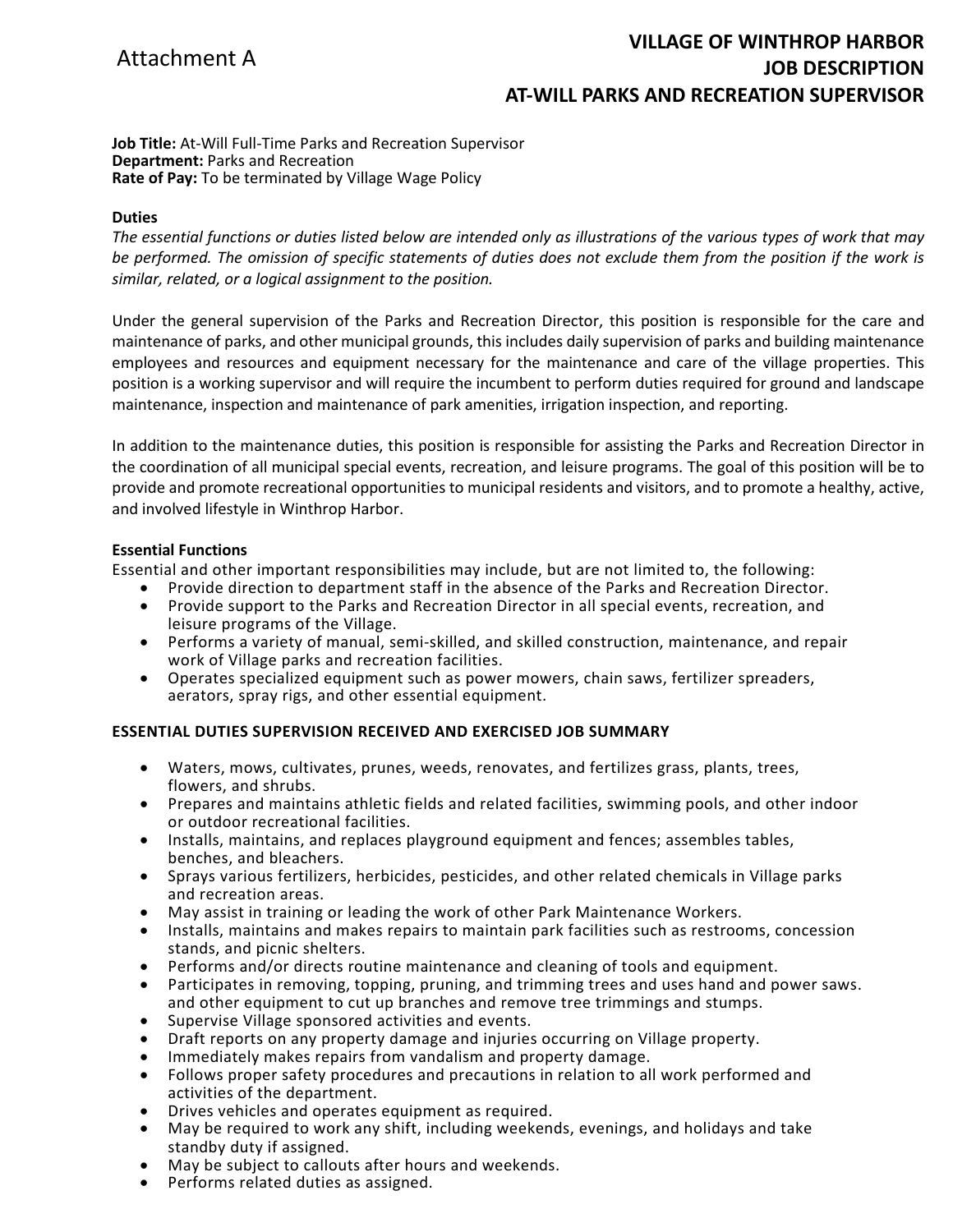## **Physical Requirements**

- 1. Work is conducted in an office environment with some exposure to criticism from the public. The requirement to balance priorities, verbally communicate to exchange information, deal with constant interruptions and changing demands during the course of a workday; occasions whereby an extremely short amount of time is available to complete a project or task (regularly); wide variety of tasks requiring the ability to manage multiple projects; while maintaining a pleasant, professional and positive demeanor.
- 2. Requirement for sufficient physical ability and mobility to work in an office setting; to stand or sit for prolonged periods of time; to occasionally stoop, bend, kneel, crouch, reach, and twist; to lift, carry, push, and/or pull light to moderate amounts of weight; to operate office equipment requiring repetitive hand movement and fine coordination including use of a computer keyboard; to travel to other locations; to operate office equipment and vehicle;
- 3. Required to work in both a general office environment as well as outdoors in inclement weather while organizing and implementing programming;
- 4. Working hours will be highly variable and will include evenings and weekends;
- 5. Work requires medium to high physical exertion in the delivery of recreation activities and events;
- 6. Requires the ability to work independently and demonstrate exceptional time management;
- 7. Work involves mental and visual concentration with frequent interruptions.

## **License or Certificate:**

• Possession of an appropriate, valid Driver's License with a good driving record